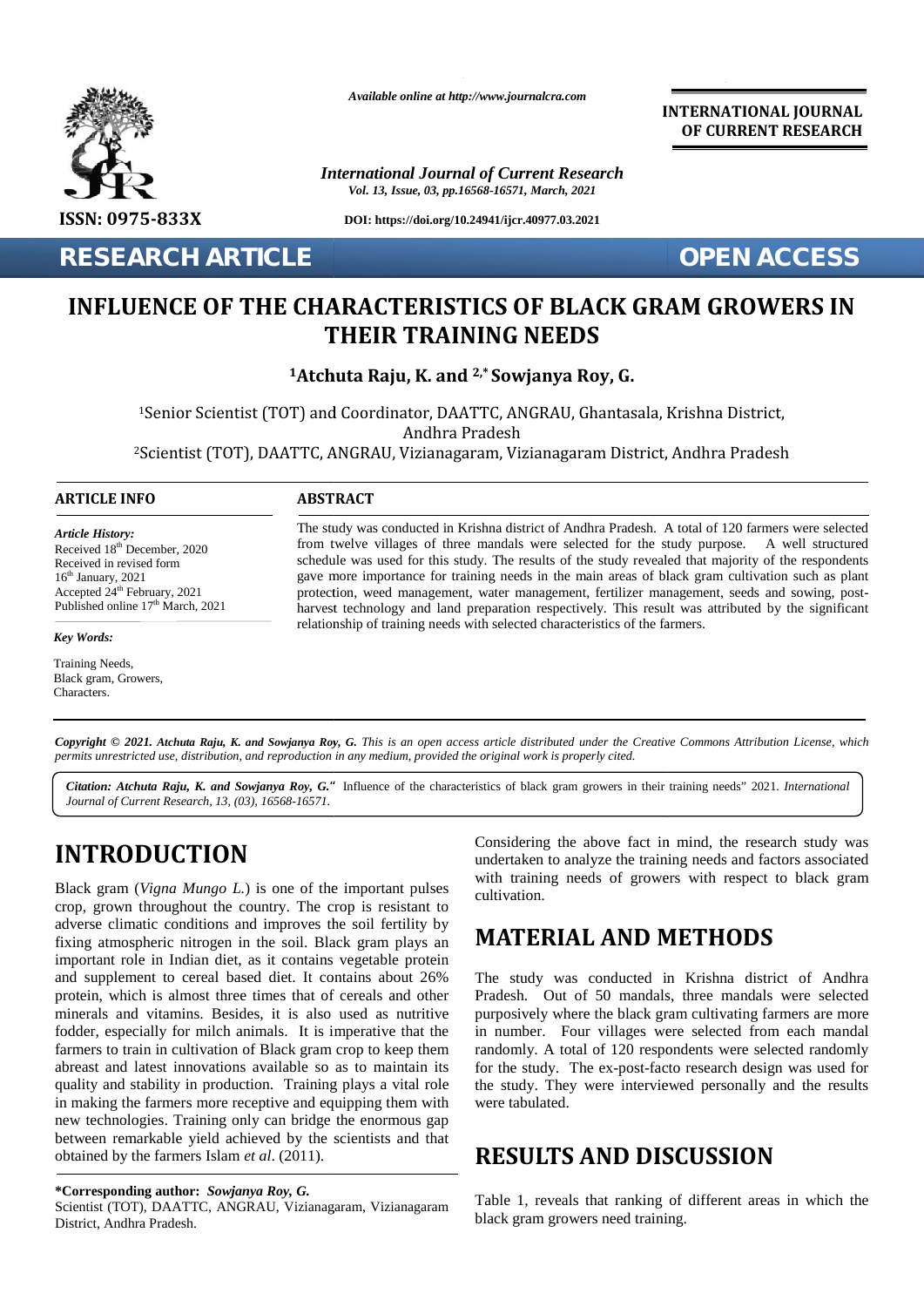| Table 1. Training needs in different areas of Black gram | <b>The</b> |
|----------------------------------------------------------|------------|
| cultivation                                              | they       |

| S.No             | Areas of training needs                                  | Total<br>scores | Rank        | Mean<br>score | Rank |
|------------------|----------------------------------------------------------|-----------------|-------------|---------------|------|
|                  |                                                          |                 |             |               |      |
| I.               | <b>Land Preparation:</b>                                 |                 |             |               |      |
| 1.               | Depth of ploughing.                                      | 299             | T           | 270.50        | VII  |
| 2.               | Formation of irrigation and                              | 242             | $\Pi$       |               |      |
|                  | drainage<br>channels<br>with                             |                 |             |               |      |
|                  | size<br>bunds<br>normal                                  |                 |             |               |      |
|                  | including<br>provision<br>of                             |                 |             |               |      |
|                  | control structures.                                      |                 |             |               |      |
| П.               | <b>Seeds and Sowing:</b>                                 |                 |             |               |      |
| 1.               | Selection of healthy seed.                               | 251             | Ш           |               |      |
| 2.               | Seed<br>treatment<br>with<br>Rhizobium.                  | 281             | П           | 281.33        | V    |
| 3.               | Dosage of seed treatment<br>chemical.                    | 312             | Ī           |               |      |
| Ш.               | <b>Water Management:</b>                                 |                 |             |               |      |
| 1.               | Irrigation<br>different<br>at<br>critical stages.        | 315             | Ī           |               |      |
| $\overline{2}$ . | Mid-season<br>drainage<br>corrections.                   | 298             | $\mathbf I$ | 306.50        | Ш    |
| IV.              | <b>Fertilizer Management:</b>                            |                 |             |               |      |
| 1.               | Procedure<br>for<br>soil                                 | 295             | Π           |               |      |
|                  | sampling,<br>sending<br>for                              |                 |             |               |      |
|                  | analysis<br>and<br>use<br>of                             |                 |             |               |      |
|                  | recommended dosages of                                   |                 |             |               |      |
|                  | fertilizers.                                             |                 |             |               |      |
| 2.               | Quantity<br>and<br>time<br>of<br>fertilizer application. | 318             | L           | 291.00        | IV   |
| 3.               | Methods<br>of<br>fertilizer                              | 260             | Ш           |               |      |
|                  | application<br>(Basal,<br>split                          |                 |             |               |      |
|                  | doses, foliar, granular).                                |                 |             |               |      |
| V.               | <b>Weed Management:</b>                                  |                 |             |               |      |
| 1.               | Identification of weeds.                                 | 299             | п           | 308.00        | Π    |
| 2.               | Rate<br>and<br>time<br>of                                | 317             | Ī           |               |      |
|                  | application of herbicides.                               |                 |             |               |      |
| VI.              | <b>Plant Protection:</b>                                 |                 |             |               |      |
| 1.               | Identification of pest attack<br>and control measures    | 329             | Ī           |               |      |
| 2.               | Identification<br>of<br>disease                          | 326             | П           |               |      |
|                  | attack<br>and<br>control                                 |                 |             |               |      |
|                  | measures                                                 |                 |             |               |      |
| 3.               | Preparation of spray fluid                               | 320             | IΙI         | 309.66        | Ī    |
|                  | and application                                          |                 |             |               |      |
| 4.               | Handling<br>of<br>insecticides                           | 311             | <b>IV</b>   |               |      |
|                  | and fungicides                                           |                 |             |               |      |
| 5.               | Spraying technique                                       | 302             | V           |               |      |
| 6.               | Maintenance<br>plant<br>of                               | 270             | VI          |               |      |
|                  | protection equipments                                    |                 |             |               |      |
| VII.             | <b>Post-Harvest Technology:</b>                          |                 |             |               |      |
| 1.               | Method<br>and<br>time<br>οf<br>harvesting                | 255             | П           | 281.00        | VI   |
| 2.               | Proper storage methods                                   | 307             | I           |               |      |
|                  |                                                          |                 |             |               |      |

**Table 2: Correlation co-efficient between the training needs and independent variables of black gram growers**

| S.No.    | <b>Independent variables</b>         | 'r' values   |
|----------|--------------------------------------|--------------|
| $X_1$    | Education                            | $-0.74327**$ |
| $X_2$    | Experience in black gram cultivation | $0.52221**$  |
| $X_3$    | Farm Size                            | $-0.74046**$ |
| $X_4$    | Occupation                           | $-0.59619**$ |
| $X_5$    | Annual Income                        | $-0.71086**$ |
| $X_6$    | Urban contact                        | $-0.71706**$ |
| $X_7$    | <b>Extension</b> contact             | $-0.73938**$ |
| $X_8$    | Mass media exposure                  | $-0.70440**$ |
| $X_{9}$  | Risk orientation                     | $-0.68734**$ |
| $X_{10}$ | Scientific orientation               | $-0.69352**$ |
| $X_{11}$ | Market orientation                   | $-0.73699**$ |

\*\* Significant at 0.01 probability level.

Here plant protection has got top priority as the major areas of training needs followed by weed management, water management, fertilizer management, seeds and sowing, post harvest technology and land preparation in that order and they were discussed in detail.

**Plant protection:** Black gram farmers were not exposed to the scientific method of pest and disease control including recommended pesticides and fungicides, their dosages and symptoms of pest and disease attack.

The importance of this area was realized by the farmers. So they preferred to have training in this area. This finding was in line with the findings of Chowdary *et al*. (2018).

**Weed management:** The knowledge of identification weeds, dosage and time of applications of herbicides with improved technology were considered as the productive one than traditional method. This encouraged the Black gram farmers to have training in this aspect.

**Water management:** Water is the precious agricultural input particularly in Black gram cultivation in which farmers are lacking knowledge regarding different water management aspects. The knowledge of number of irrigations and optimum water levels to be maintained will help the farmers in managing the irrigation water efficiently. This might be the reason for the training in this area.

**Fertilizer management:** Fertilizer is the important input which will increase the yields and care must be taken to apply the recommended fertilizer at the right time, right method and in right dose, so as to avoid the harm to the crop and wastage of fertilizer. In view of importance of fertilizer in cultivation of Black gram, they felt the requirement of training in this area.

**Seeds and sowing:** Black gram farmers used to do cultivation with old varieties. They did not know how to select the seed, and treat the seed due to lack of technical knowledge on selection of HYV's of seed. They have indicated for training in specific items like chemical seed treatment, method and time of sowing, rate of chemical to be used, seed rate and suitable HYV's of Black gram as their areas.

**Post-harvest technology:** Black gram farmers did not have any knowledge about post-harvest technology which includes proper storage, packing and grading which will minimize the losses. They realized the importance of this area which covers proper storage, packing and grading, thereby losses in packing and storage will be reduced. This might be the reason for their interest in this area.

**Land preparation:** Black gram farmers used to do cultivation in traditional way. Thereby they did not know to prepare the land in right time, right method with modern implements. They have indicated the training needs regarding type of soils and depth of ploughing to be followed for Black gram cultivation. In view of the above reasons they felt the requirement of training in this area. Relationship between training needs and selected characteristics of black gram growers. The association between training needs and personal, socio-economic and psychological characteristics of black gram farmers were presented in Table 2. Education, farm size, occupation, annual income, urban contact, extension contact, mass media exposure, risk orientation, scientific orientation and market orientation were significantly and negatively related with training needs of black gram farmers. While the experience in Black gram cultivation was significantly and positively related with the training needs of respondents.

**Education:** Education had a negative and significant relationship with training needs. It means, as the education level of the farmers increased the training needs about black gram crop decreased. Formal education helps the farmer in acquiring more knowledge through reading.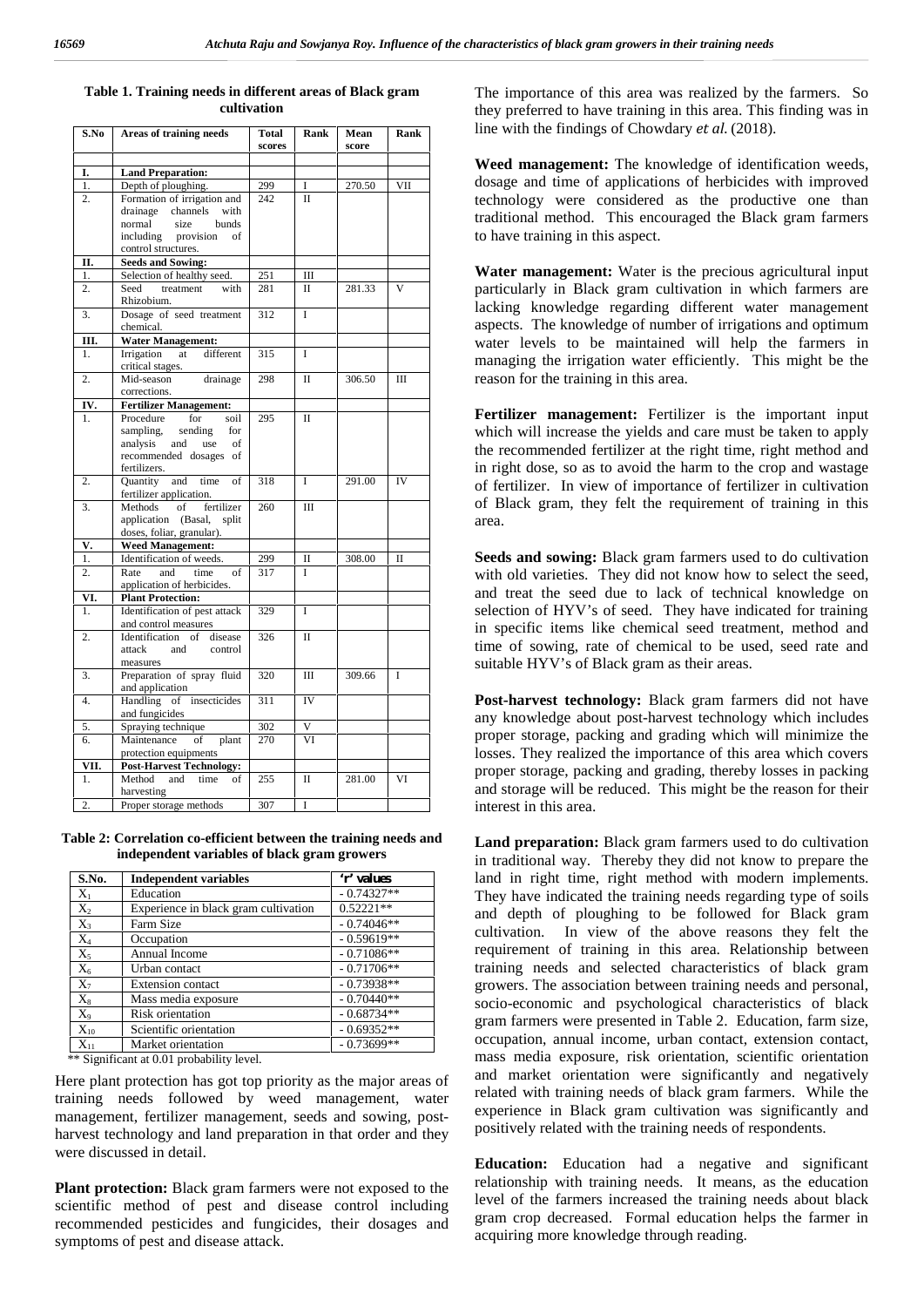The educated person has usually more knowledge due to which is training need are of lower order. The findings of the present study are consistent with the findings of Prasad (1990).

**Experience in black gram cultivation:** Experience in black gram cultivation had significant and positive relationship with training needs of farmers with regard to main areas of black gram cultivation. Even though the farmers had more experience in farming, they had less contact with extension agencies and mass media. Hence they need more training in main areas of black gram cultivation. This finding was supported by the earlier study of Babu (1992).

**Farm size:** Farm size had negatively significant relationship with training needs of farmers at 1.00 per cent level of significance. Which mean farm size had impact on training needs of farmers with regard to main areas of black gram cultivation. The farmers with large size holdings usually had more exposure to extension agencies and mass media etc. Hence, they felt less need for training in main areas of black gram cultivation. This finding was in accordance with the findings of Babu (1992).

**Occupation:** Occupation had significant and negative relationship with training needs of farmers with regard to main areas of black gram cultivation. Generally, farmers with farming as their prime occupation usually had more exposure to mass media, extension agencies and informal sources. Hence, they might have felt less need for training in main areas of black gram cultivation.

**Annual income:** The relationship between annual income and training needs of farmers was found to be negative and significant at 1.00 per cent level of probability. This indicated that as the annual income increased, the training needs of respondents were decreased with respect to Black gram cultivation. Black gram cultivation requires high initial investment and also relatively more recurring expenditure on pest management. Obviously, those with higher income have to seek more knowledge through frequent extension contacts. They occupy a better position to solve their problems than those with lower income and as such their training needs also decrease.

**Urban contact:** A negative and significant relationship was observed between urban contact and training needs. The respondents visiting nearby towns not only on personal works but also with the agricultural purpose might acquire new technologies of agriculture. This showed that urban contact had substantial effect in reducing the training needs about black gram cultivation. This could be the probable reason for negative and significant relationship between urban contact and training needs.

**Extension contact:** The correlation between extension contact of the respondents and training needs was found to be negative and significant at 1.00 per cent level of probability. This showed that extension contact had substantial effect in reducing the training needs about black gram cultivation. More extension contact of an individual increase the knowledge level. The knowledge gained through these contacts helps him in solving the field problems more effectively and in understanding the technology properly. It is natural that the persons who are getting information through personalized methods will have lower training needs.

The findings of the present study are in agreement with the findings of Prasad (1990).

**Mass media exposure:** The correlation between mass media exposure of the respondents and training needs was found to be negative and significant at 1.00 per cent level of probability. This showed that mass media exposure had much effect in reducing the training needs in black gram cultivation. Exposure to mass media helps in bringing increased awareness among the individuals about the latest developments in the fields of their working and also in understanding the technology properly. This lead to the inference that the black gram growers with higher mass media exposure have lower degree of training needs than those with less mass media exposure. These findings are similar with the findings of Prasad (1990).

**Risk orientation:** There was a negative and significant association between training needs and risk orientation. Risk orientation is expressed as the degree to which the farmer is oriented to take risk and has courage to face uncertainties in black gram cultivation. Unless the farmer had knowledge on recommended technology he does not take risk in practicing it. It seems that the respondents with high risk orientation have less number of training needs. Hence, this type of relationship was observed.

**Scientific orientation:** Scientific orientation had negatively significant relationship with training needs of respondents regarding main areas of black gram cultivation. This might be because these farmers had scientific bent of mind towards latest technology and got information regarding black gram cultivation through mass media, extension agency and informal sources. Hence, they might have felt less need for training in main areas of black gram cultivation. These findings are in line with the findings of Prasad (1990).

**Market orientation:** A negative and significant relationship was found between market orientation and training needs of farmers. It indicated that as the market orientation increases, the training needs were decreased. It was observed that, by and large, the respondents had a higher degree of market orientation. Two possibilities are there, one, they might be having high marketable surplus and as such, marketing might not be the problem for them. Further, it seems that the respondents with higher market orientation have listed up less number of training needs. This could be probable reason for negative and significant relationship between market orientation and training needs. It was observed from the Table 3 that out of the eleven independent variables fitted in regression equation, variables education and farm size were found to be contributing negatively and significantly at 0.05 level of probability with the training needs. Co-efficient of multiple determinations  $(R^2)$  was found to be 0.66, indicating that all the dependent variables put together could explain variation in the dependent variable, training needs to the extent of 66.00 per cent. The 'F' test of statistics showed that the variation was significant at 1.00 per cent level of significance.

## **CONCLUSION**

The findings regarding the training needs of black gram farmers with regard to knowledge have clearly highlighted the importance of various areas in black gram cultivation. The